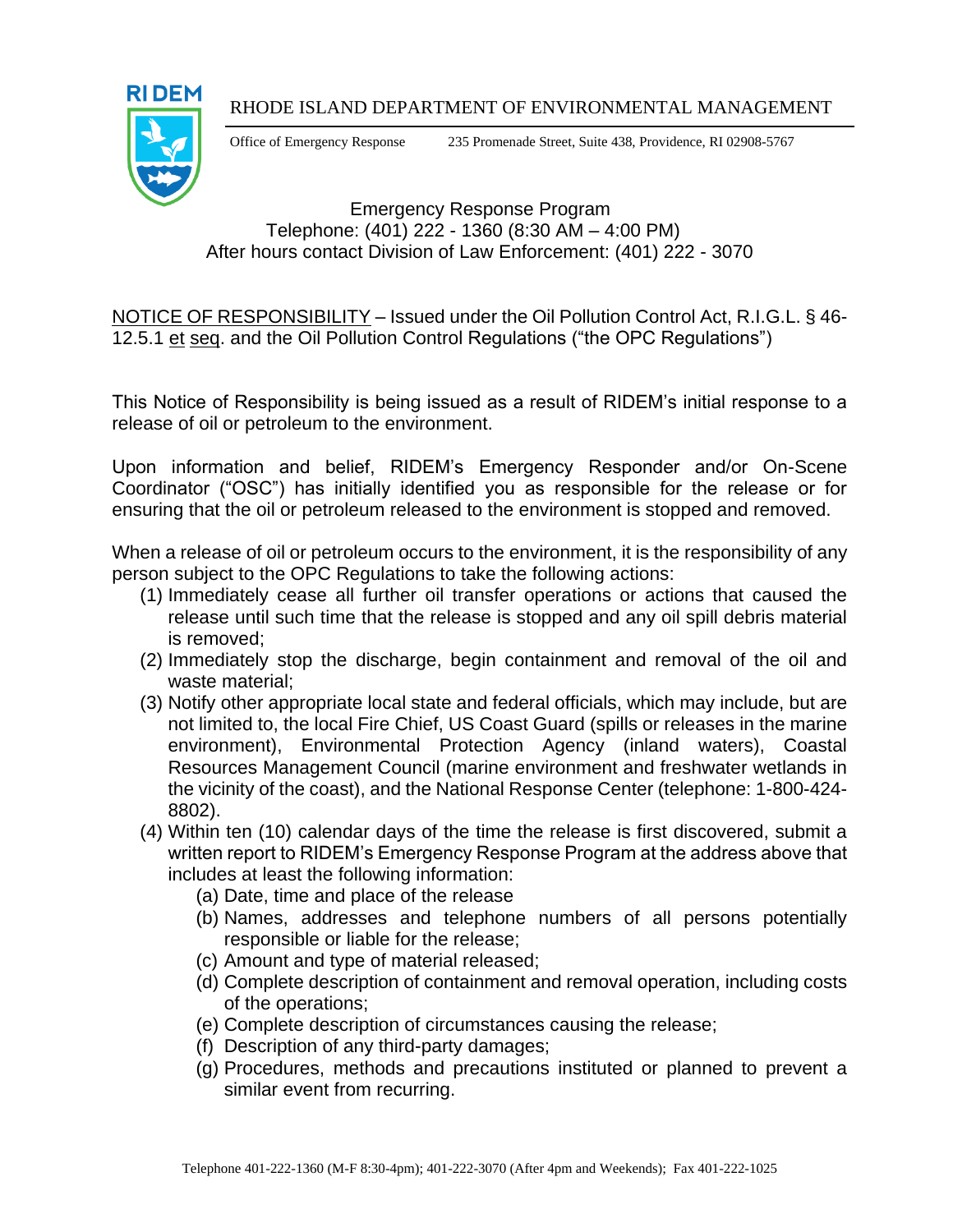(h) All persons to whom the OPC Regulations apply shall have an ongoing obligation to update and supplement all information delivered to the Department with new information regarding a release or spill as it becomes available.

## **CLEAN UP REQUIREMENTS AND PROHIBITIONS**:

- (1) In the event of an oil release or if the OSC has reason to believe that a release has occurred, the OSC may require any person subject to these regulations to initiate monitoring, remedial, and cleanup action. Such action may include, but not be limited to removal of oil from surface waters, placement of containment devices, water quality sampling, installation of groundwater monitoring recovery and/or treatment systems, restoration of areas impacted by the release, and removal of all oil-contaminated soil and debris. Such actions shall continue until the oil release has been remediated or mitigated, subject to the approval of the RIDEM.
- (2) RIDEM encourages persons responsible for discharges to voluntarily and promptly perform removal actions, provided the OSC determines such actions will ensure an effective and immediate removal of the discharge or mitigation or prevention of a substantial threat to the environment. As long as the OSC determines that you are taking adequate actions in this matter, State removal activity will generally be limited to observing the progress of your actions and providing guidance as necessary. If it is determined that your action, or lack thereof, to remove the oil and/or mitigate its effects are unsatisfactory, then RIDEM will issue an order to ensure full compliance and/or take the necessary removal response action to remove the oil, mitigate the effects of the discharge, or prevent the substantial threat of discharge or release to the environment. In the event that RIDEM conducts the clean-up, be advised that you may be liable to the State of Rhode Island for the actual cost incurred in the response action, including but not limited to the cost of restoring damaged natural resources.
- (3) Mechanical methods initially shall be used to clean up oil and chemical releases unless otherwise permitted under the OPC Regulations;
- (4) The use of chemical agents, dispersants, surface collecting agents, biological additives, burning agents, or sinking agents **is prohibited** without the prior consent of RIDEM's Administrator of Environmental Response.

# **STORAGE AND REMOVAL OF OIL SPILL CLEANUP DEBRIS**

- (1) Oil spill cleanup debris may be stored temporarily at the site of the spill or leak, or at another site approved by the OSC provided that:
	- (a) The material is stored on an impermeable base or liner;
	- (b) The material is fully covered and secured so as to prevent the material from leaching into the groundwater or particulates being dispersed by the wind;
	- (c) Representative composite samples are immediately taken and analyzed for oil and grease, lead, PCB and flammability unless otherwise specified by the OSC;
	- (d) Samples are analyzed and the results are submitted to the Emergency Response Program within thirty (30) days of sample collection;
	- (e) If the sample results show the material to be a hazardous waste, the owner or operator of the site shall take immediate measures to properly store and